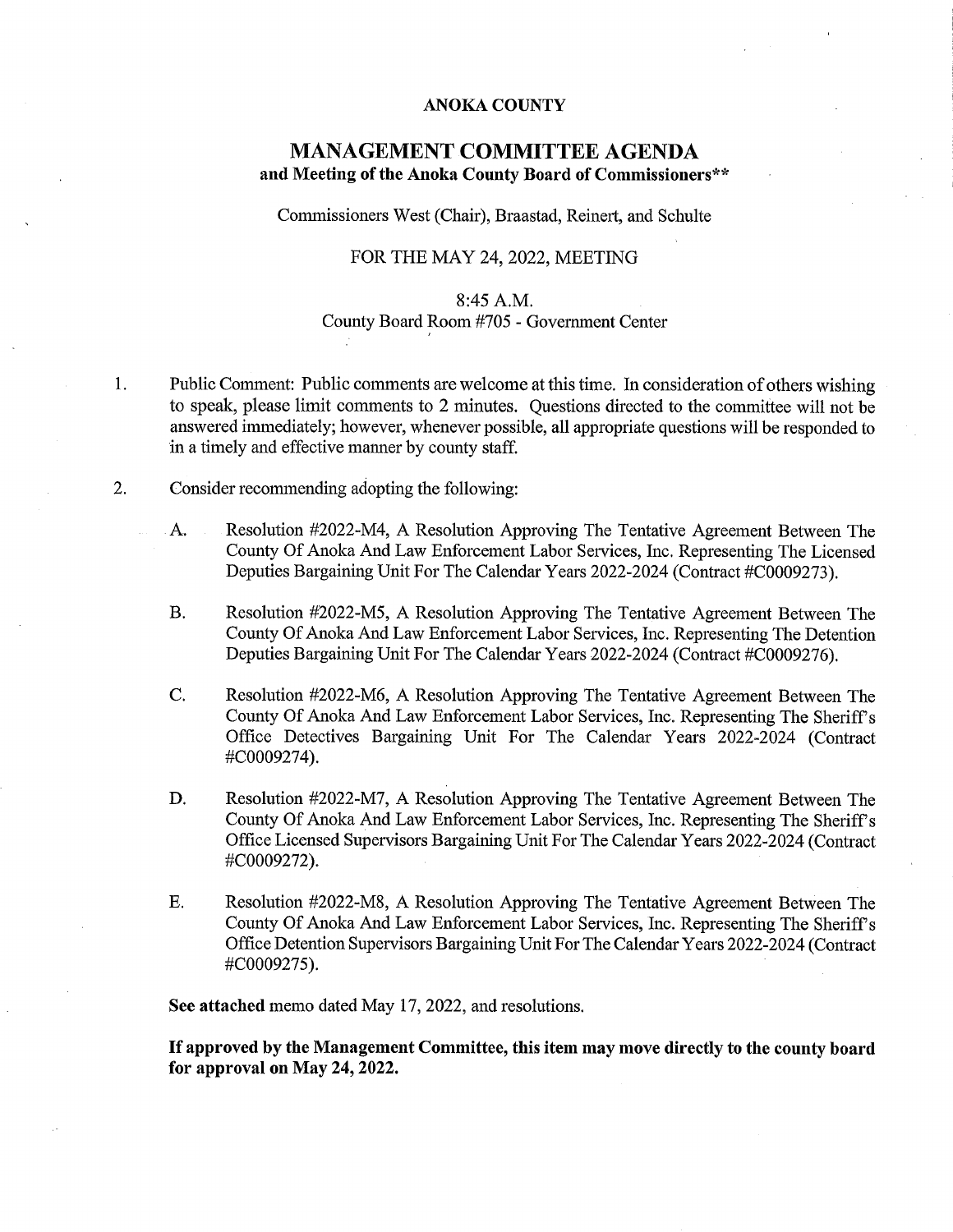3. Consider recommending approving the tuition reimbursement plan for the Morgue Supervisor at the Midwest Medical Examiner's Office (MMEO). See attached action item worksheet.

If approved by the Management Committee, this item may move directly to the county board for approval on May 24, 2022.

\*\* Actions taken by this Committee do not bind the County Board. In addition to the County Commissioners appointed to this committee, additional County Commissioners may attend. Won-committee Commissioners may choose to participate in the discussions and/or ask questions, but they will not vote on any item, nor will they agree to take a specific action on business conducted by the committee. If their attendance and limited participation in the committee meeting is considered a meeting of the County Board, this shall serve as notice of a County Board meeting. This shall also serve as notice of a County Board Meeting for any committee comprised of four or more members ofthe board.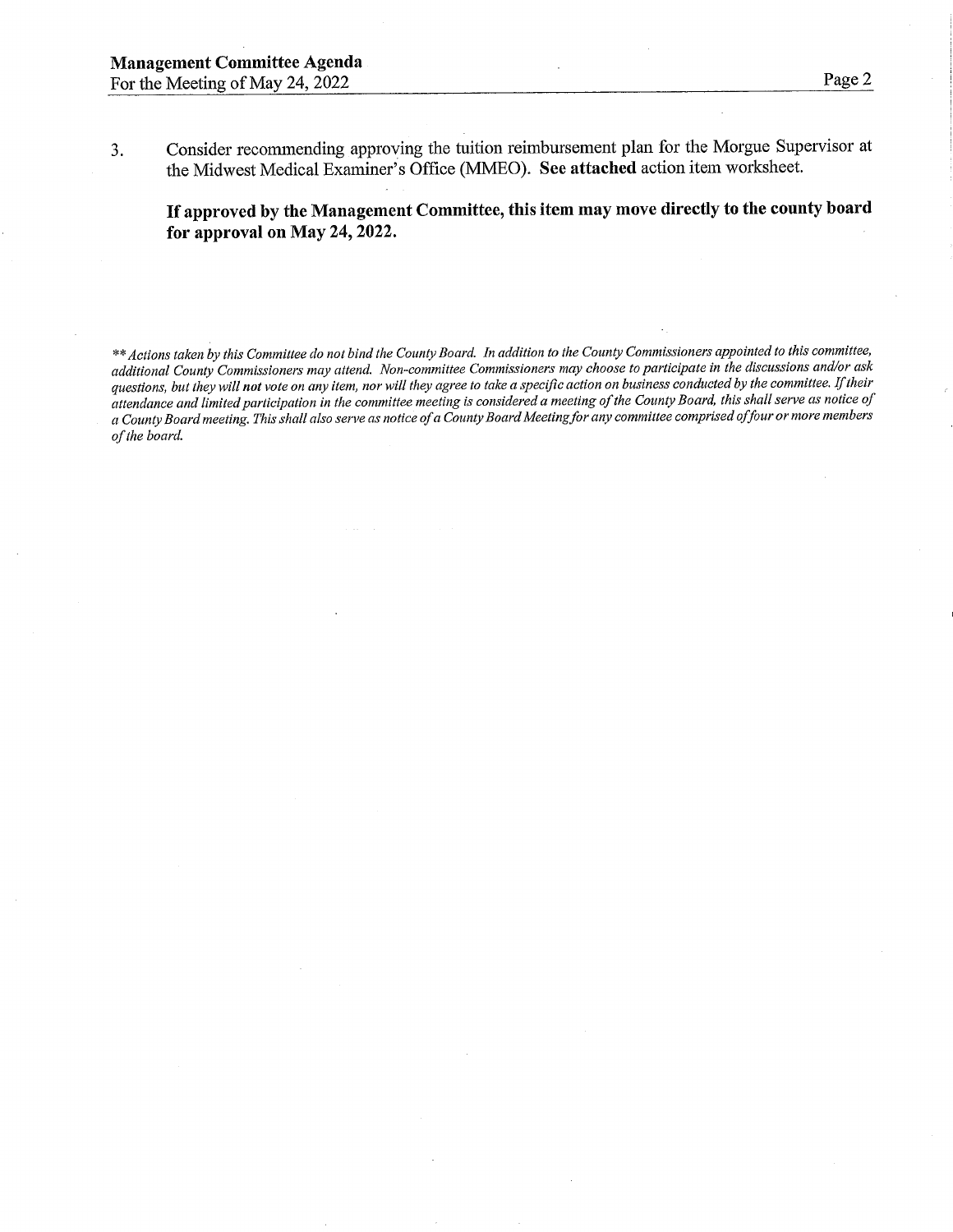

763.780.8500

200 Coon Rapids Blvd. NW Suite 400 Coon Rapids, MN 55433

BGS.com

| To:   | Anoka County Board of Commissioners                                          |  |
|-------|------------------------------------------------------------------------------|--|
| From: | Scott Lepak, Chief Labor Negotiator                                          |  |
| Date: | May 17, 2022                                                                 |  |
| Re:   | Sheriff's Office Tentative Agreements for Licensed Deputy, Detention Deputy, |  |
|       | Detectives, Licensed Supervisors and Detention Supervisors                   |  |

Representatives of the County and Law Enforcement Labor Services, Inc. (LELS) undertook a significant review and rework of the Anoka County Sheriff's Office bargaining unit contracts for the union contracts beginning in 2022. The Anoka County Sheriff's Office has six (6) bargaining units that are all represented by LELS (with different locals).

The impetus behind this overhaul was a recognition that the County's pay plans were negatively impacting recruitment and retention in the increasingly difficult to hire positions within law enforcement. As part of this overall review, the County expressed a desire to also have these groups move away from the sick and vacation model in place for some of these bargaining units for well over four decades and onto the County's Preferred Benefit Program. Finally, the parties undertook negotiations with a goal of making the collective bargaining agreements more uniform in language and location of the various provisions within the union contracts while recognizing that each union contract needed to retain unique language in other areas that is applicable to that particular bargaining unit.

The result of these negotiations are tentative agreements from five (5) of the six (6) bargaining units: the licensed deputies, detention deputies, detectives, licensed supervisors and detention supervisors. Each of these groups notified the County that they have ratified the tentative agreements. The County has not reached an agreement with the licensed sergeant group but the County's negotiation team has identified a desire to get the other agreements approved so that the new provisions can be used in hiring and retention postings and discussions.

## The major substantive changes to the prior contracts are as follows:

- 1. Duration. 3 year agreement January 1, 2022 December 31, 2024.
- 2. Pay Scale. The prior modified step and merit based systems in place for the bargaining units has been replaced with a more uniform step system.
	- The new system will be seven (7) years to the top step for the licensed deputies and detention deputies. The new system will be five (5) years to top for the detectives and

Charles M. Seykora Beverly K. Dodge James D. Hoeft " Joan M. Quade \* John T. Buchm Scott M. Lepak William F. Huefner

Bradley A. Kletscher Timotliy D. Erb Karen K. Kurth Adriel B. Villarreal Tammy J. Schemmel Carole Clark Isakson Joseph J. Deuhs, Jr.

Jennifer C. Moreau Cathryn D. Reher Jason C. Brown Thomas R. Wentzell Herm L. Talle David R. Schaps Lindsay K. Fischbach

Nicole R. Wiebold Tyler W. Eubank Bobbi Hermanson-Albers Erik C. Ordahl Stephany J. Elmer Georgia S. Kellogg Mikael J. Ingvaldson

Of Counsel Michael F. Hurley Elizabeth A. Schading James H. Wills

" Also Licensed in Wisconsin

# EXPERIENCE I TRUST I RESULTS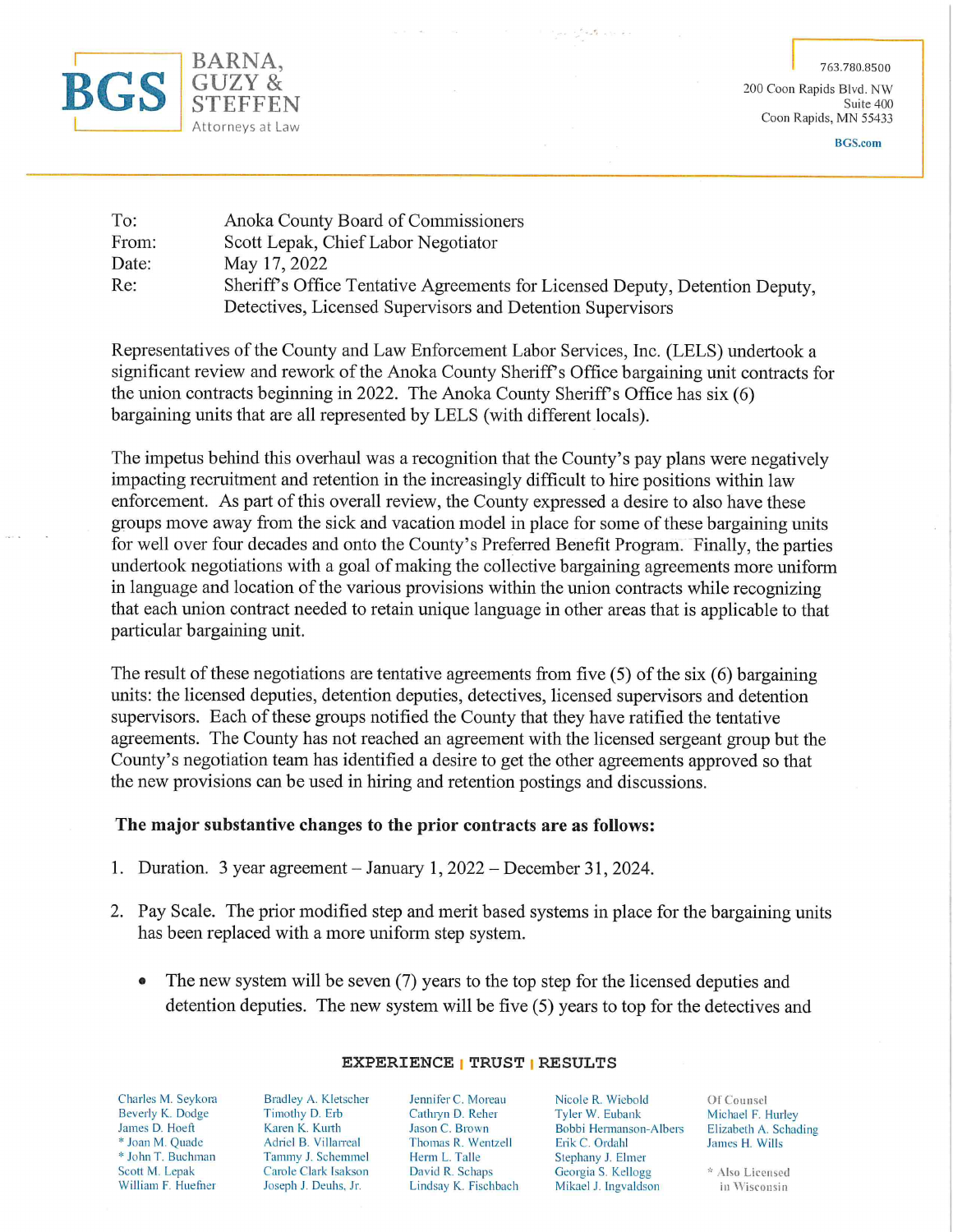detention sergeants. The new system will be two (2) years to top for the licensed and detention supervisors (other than the detention sergeants).

- A primary impact of the new systems is that the starting pay will be greater than under the prior systems. While the maximum pay will remain largely consistent with the prior pay plans, individuals will be able to uniformly move to this maximum pay more quickly.
- The different pay plans under the prior agreements created leapfrogging issues in which newer promoted members of the bargaining unit would move past incumbents who had been in the position longer. The new uniform pay system should address that issue as the pay systems are more consistent and promotional increases from bargaining unit to bargaining unit are more uniform.
- 3. Benefits Programs. The differing benefits programs in the collective bargaining agreements will be replaced by a uniform benefit. Employees in the bargaining units will be covered by the Flexible Time Off ("FTO") and Extended Medical Benefit ("EMB") policies within the County's Preferred Benefit Program as outlined in the Anoka County Rules and Regulations Manual. In the event that the County reduces the rates of accrual, eligibility for use, or carryover amounts within those policies during the term of the collective bargaining agreement, the Union may reopen the collective bargaining agreement for the limited purpose of negotiating the continued application of the policies amended by the County. Any such reopener shall be initiated by the Union submitting such request to the County in writing.
- 4. Severance. The parties negotiated common language that largely provides the same benefit as nonunion employees with some elements unique to the Sheriff's Office. An employee who separates from County employment by retirement, death, layoff, or resignation in good standing shall receive pay equal to the amount of accumulated FTO up to360 hours earned at the date of severance from employment. A deceased employee's severance pay shall be paid in accordance with any applicable state and federal Iaws. For purposes of this Article, good standing will be defined as the employee giving the Sheriff at least fourteen (14) calendar days' prior notice subject to the following exceptions and application:

An employee who resigns in lieu of an anticipated discharge is deemed to have resigned in not good standing.

An employee who is absent from work without authorization for a period of three consecutive working days shall be deemed to have voluntarily resigned. The same may apply when an employee fails to return to work within tmee working days of the expiration of an authorized leave.

The Sheriff also may waive the written notice, time frame and other exceptions noted above when it is deemed to be in the best interest of the County.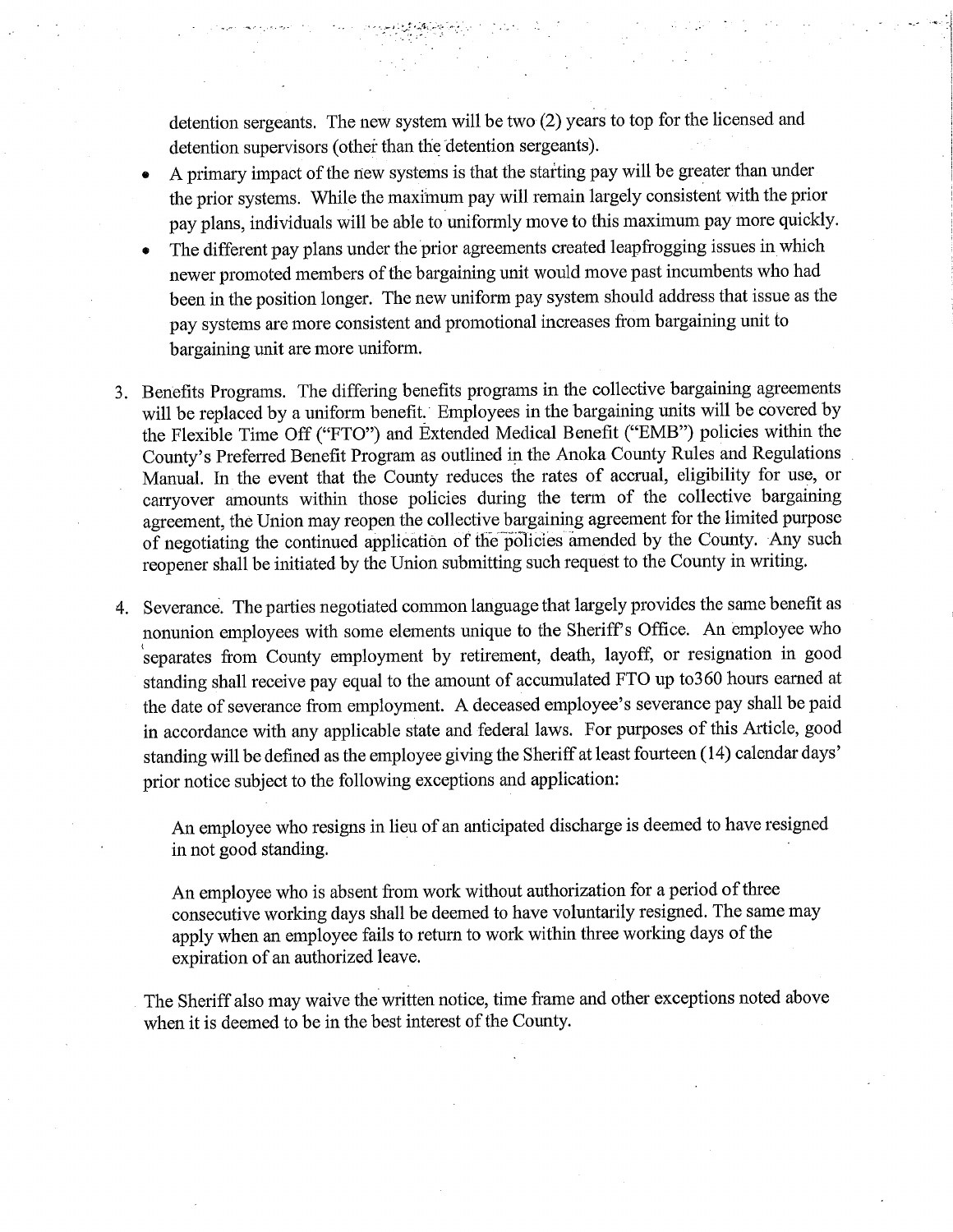5. Language and other provisions. The parties also negotiated a more uniform location of the various common articles and sections so that they can be more quickly. The parties also attempted to make the actual language of various provisions more uniform. For example, the management rights, grievance procedure and discipline provisions are now more consistent across the groups.

2393478\_1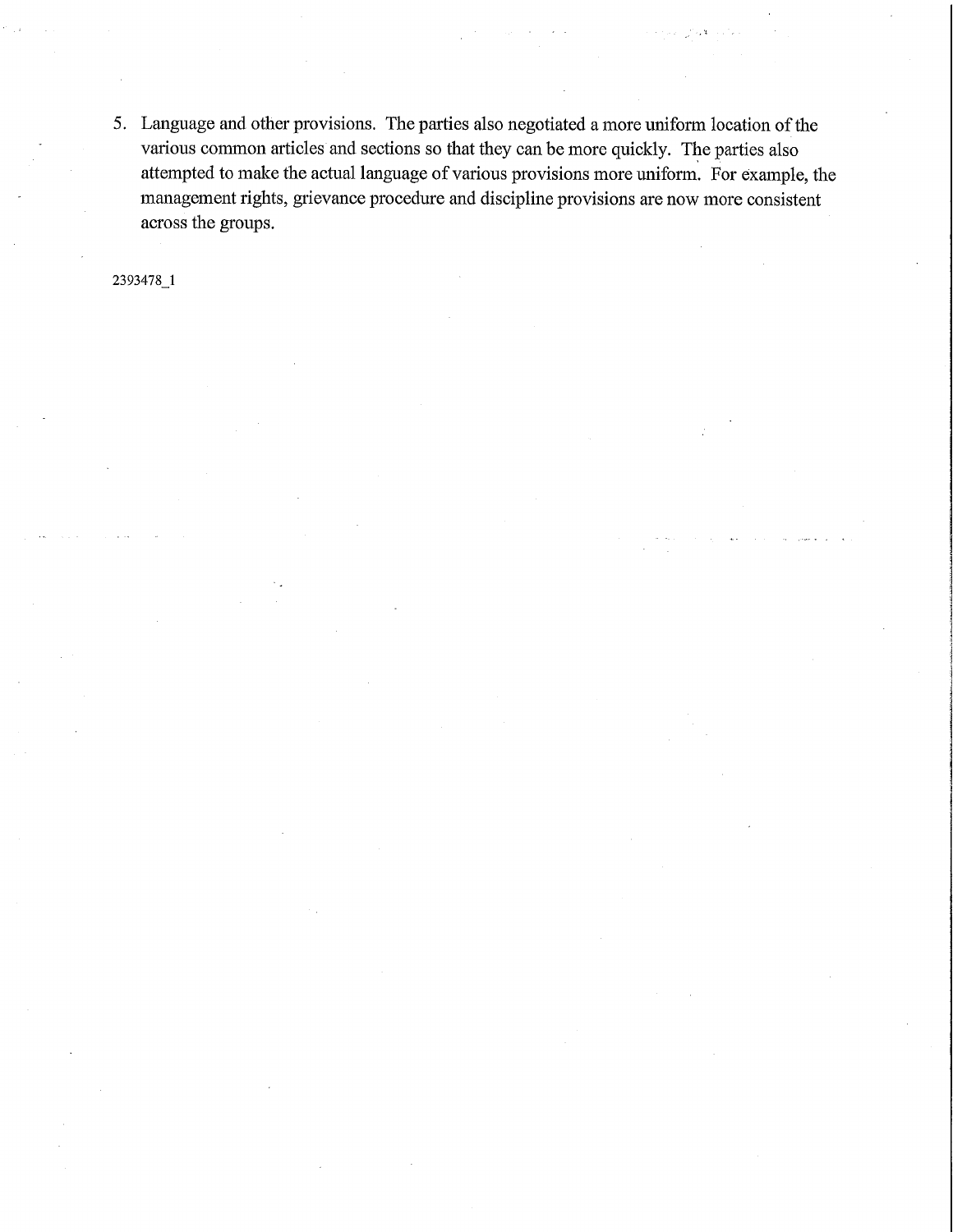# A RESOLUTION APPROVING THE TENTATIVE AGREEMENT BETWEEN THE COUNTY OF ANOKA AND LAW ENFORCEMENT LABOR SERVICES, INC. REPRESENTING THE LICENSED DEPUTIES BARGAINING UNIT FOR THE CALENDAR YEARS 2022-2024 (CONTRACT #COOO9273)

WHEREAS, representatives of Anoka County and representatives of Law Enforcement Labor Services, Inc. representing the licensed deputy unit of Anoka County, have negotiated a three-year labor agreement for the term January 1, 2022, through December 31, 2024; and,

WHEREAS, the attached document (Exhibit A) summarizes the substantive agreement between the parties on the tentative agreement: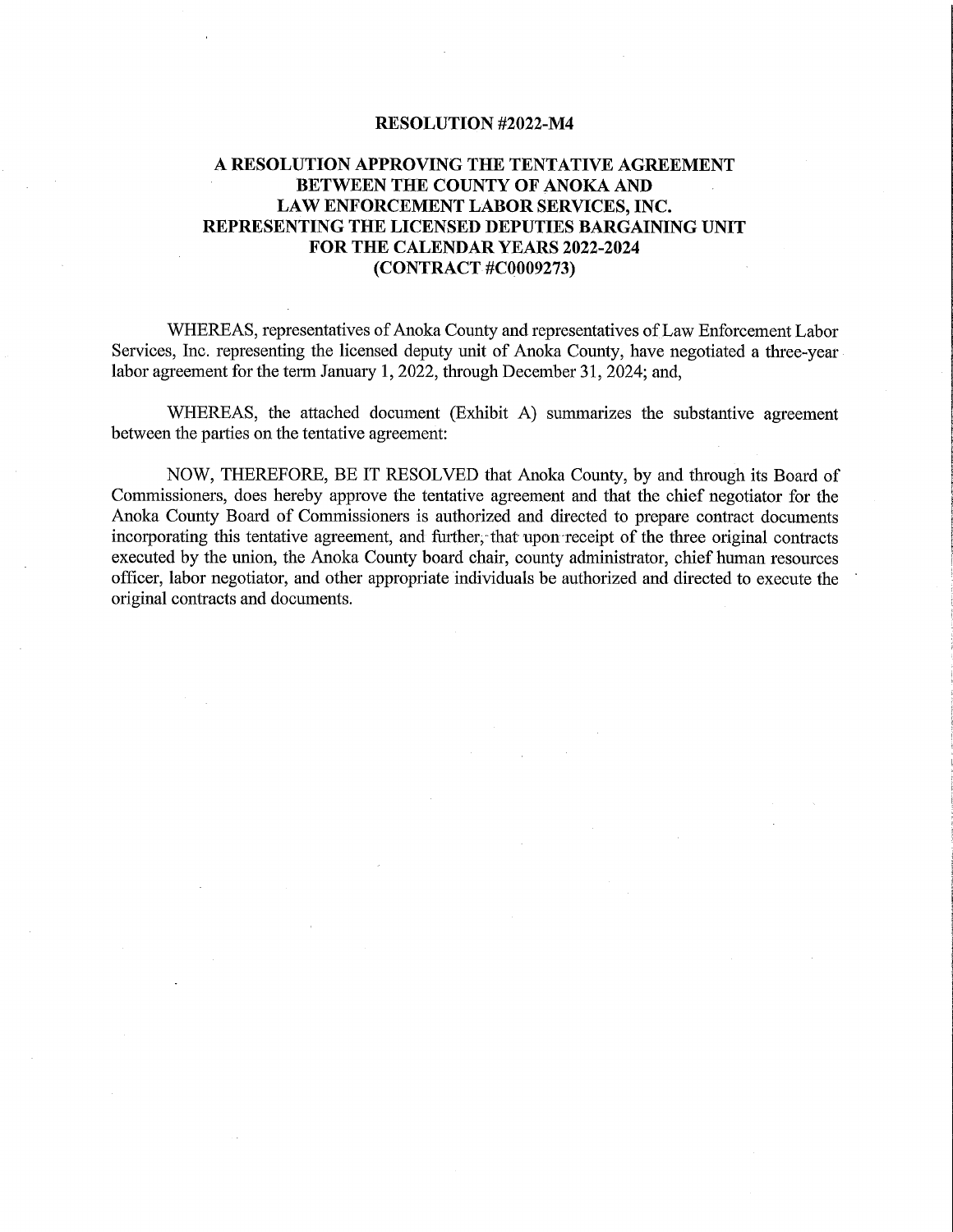# A RESOLUTION APPROVING THE TENTATIVE AGREEMENT BETWEEN THE COUNTY OF ANOKA AND LAW ENFORCEMENT LABOR SERVICES, INC. REPRESENTING THE DETENTION DEPUTIES BARGAINING UNIT FOR THE CALENDAR YEARS 2022-2024 (CONTRACT #COOO9276)

WHEREAS, representatives of Anoka County and representatives of Law Enforcement Labor Services, Inc. representing the detention deputy unit of Anoka County, have negotiated a three-year labor agreement for the term January 1, 2022, through December 31, 2024; and,

WHEREAS, the attached document (Exhibit A) summarizes the substantive agreement between the parties on the tentative agreement: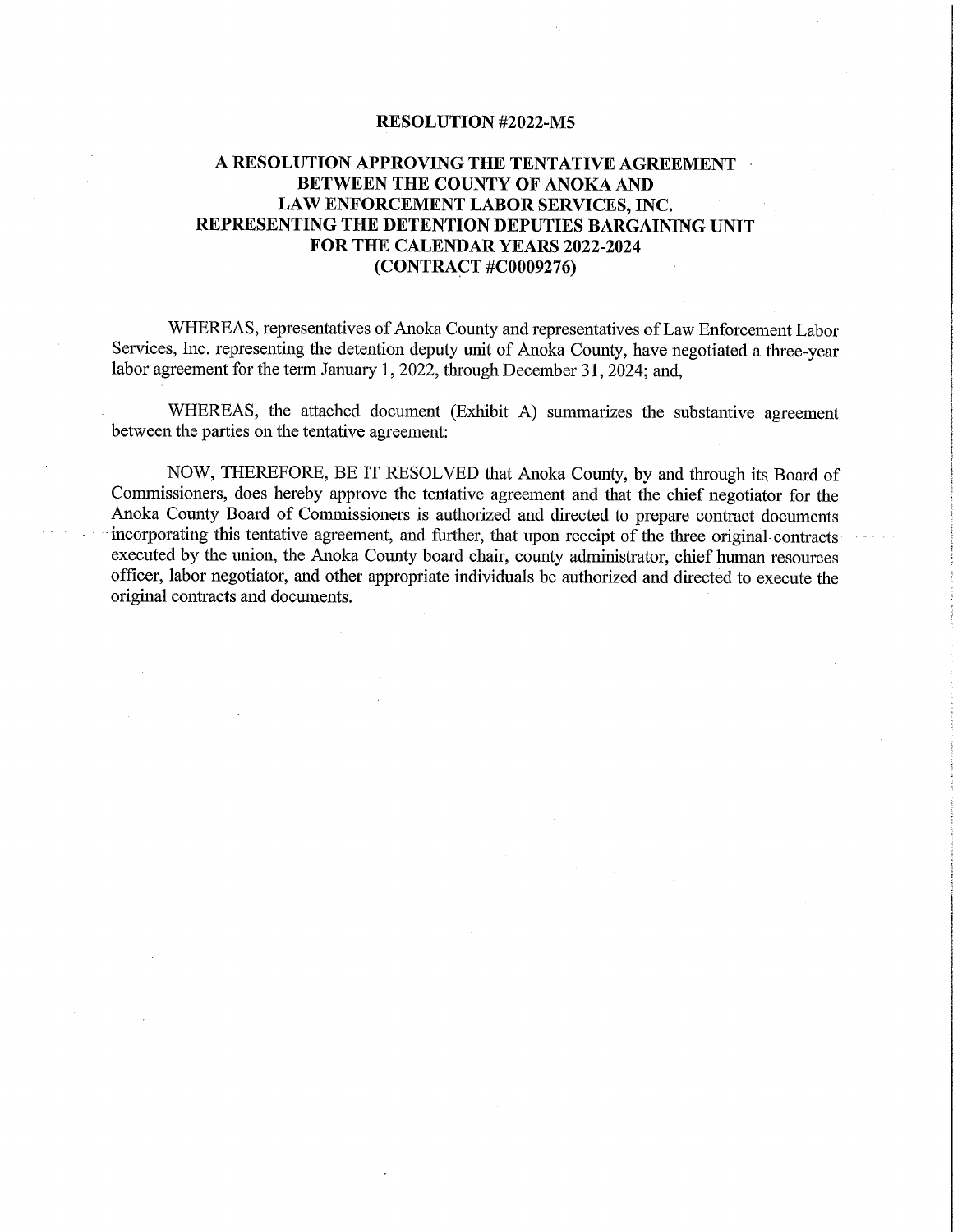# A RESOLUTION APPROVING THE TENTATIVE AGREEMENT BETWEEN THE COUNTY OF ANOKA AND LAW ENFORCEMENT LABOR SERVICES, INC. REPRESENTING THE SHERIFF'S OFFICE DETECTIVES BARGAINING UNIT FOR THE CALENDAR YEARS 2022-2024 (CONTRACT #C0009274)

WHEREAS, representatives of Anoka County and representatives of Law Enforcement Labor Services, Inc. representing the detectives unit of Anoka County, have negotiated a three-year labor agreement for the term January 1, 2022, through December 31, 2024; and,

WHEREAS, the attached document (Exhibit A) summarizes the substantive agreement between the parties on the tentative agreement: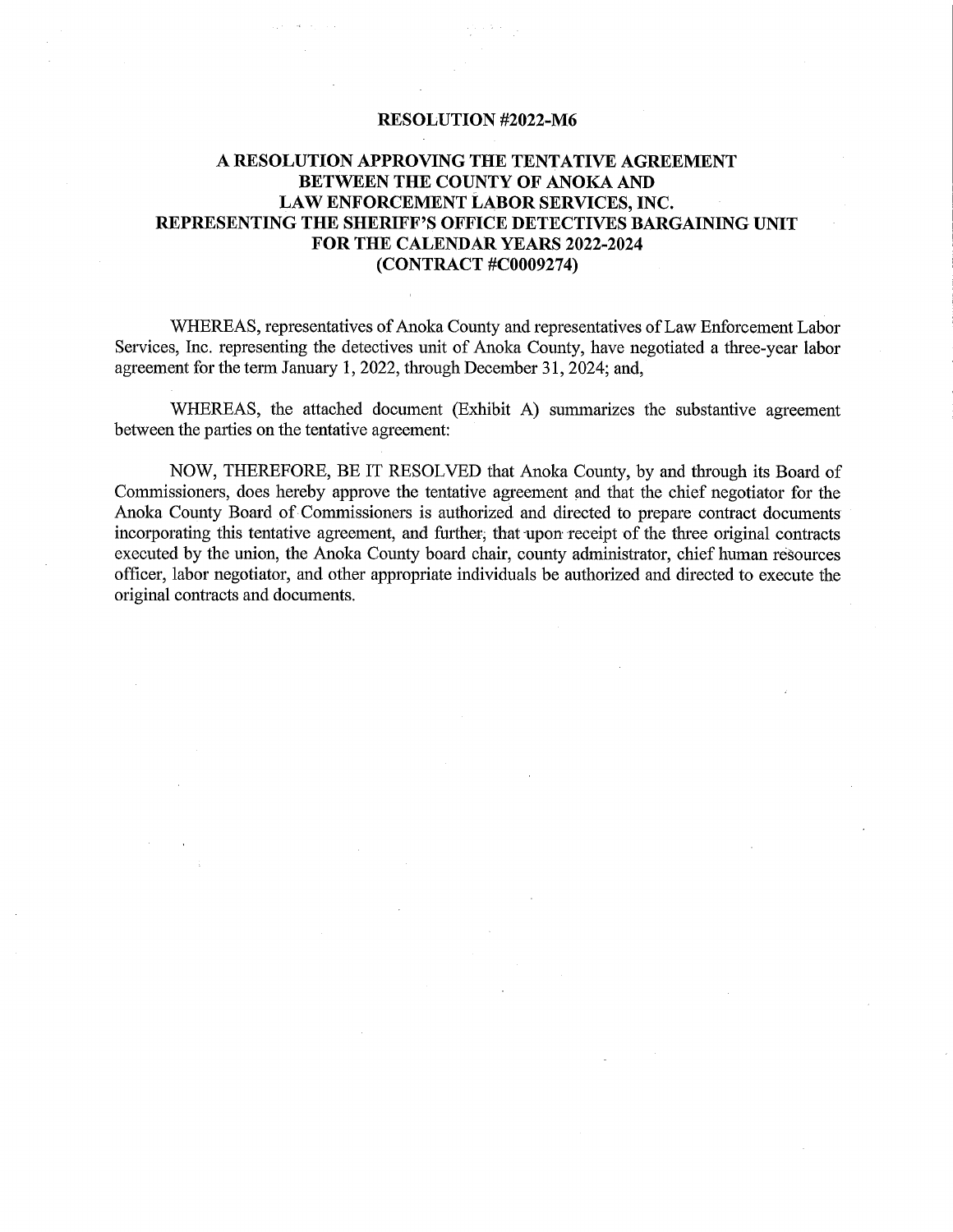## A RESOLUTION APPROVING THE TENTATIVE AGREEMENT BETWEEN THE COUNTY OF ANOKA AND LAW ENFORCEMENT LABOR SERVICES, INC. REPRESENTING THE SHERIFF'S OFFICE LICENSED SUPERVISORS BARGAINING UNIT FOR THE CALENDAR YEARS 2022-2024 (CONTRACT #COOO9272)

WHEREAS, representatives of Anoka County and representatives of Law Enforcement Labor Services, Inc., representing the licensed supervisors unit of Anoka County, have negotiated a threeyear labor agreement for the term January 1, 2022, through December 31, 2024; and,

WHEREAS, the attached document (Exhibit A) summarizes the substantive agreement between the parties on the tentative agreement: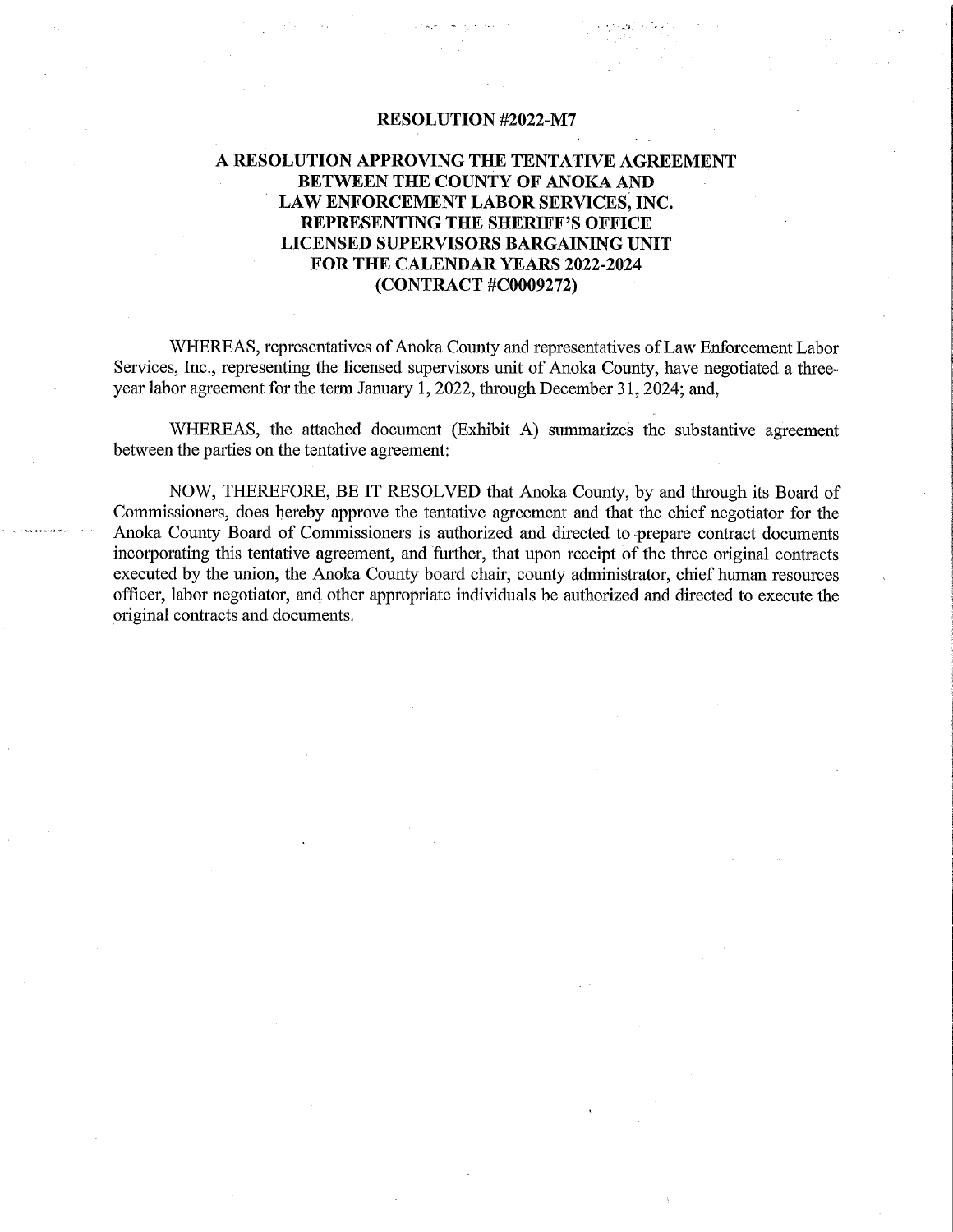## A RESOLUTION APPROVING THE TENTATIVE AGREEMENT BETWEEN THE COUNTY OF ANOKA AND LAW ENFORCEMENT LABOR SERVICES, INC. REPRESENTING THE SHERIFF'S OFFICE DETENTION SUPERVISORS BARGAINING UNIT FOR THE CALENDAR YEARS 2022-2024 (CONTRACT #COOO9275)

WHEREAS, representatives of Anoka County and representatives of Law Enforcement Labor Services, Inc., representing the licensed supervisors unit of Anoka County, have negotiated a threeyear labor agreement for the term January 1, 2022, through December 31, 2024; and,

WHEREAS, the attached document (Exhibit A) summarizes the substantive agreement between the parties on the tentative agreement: